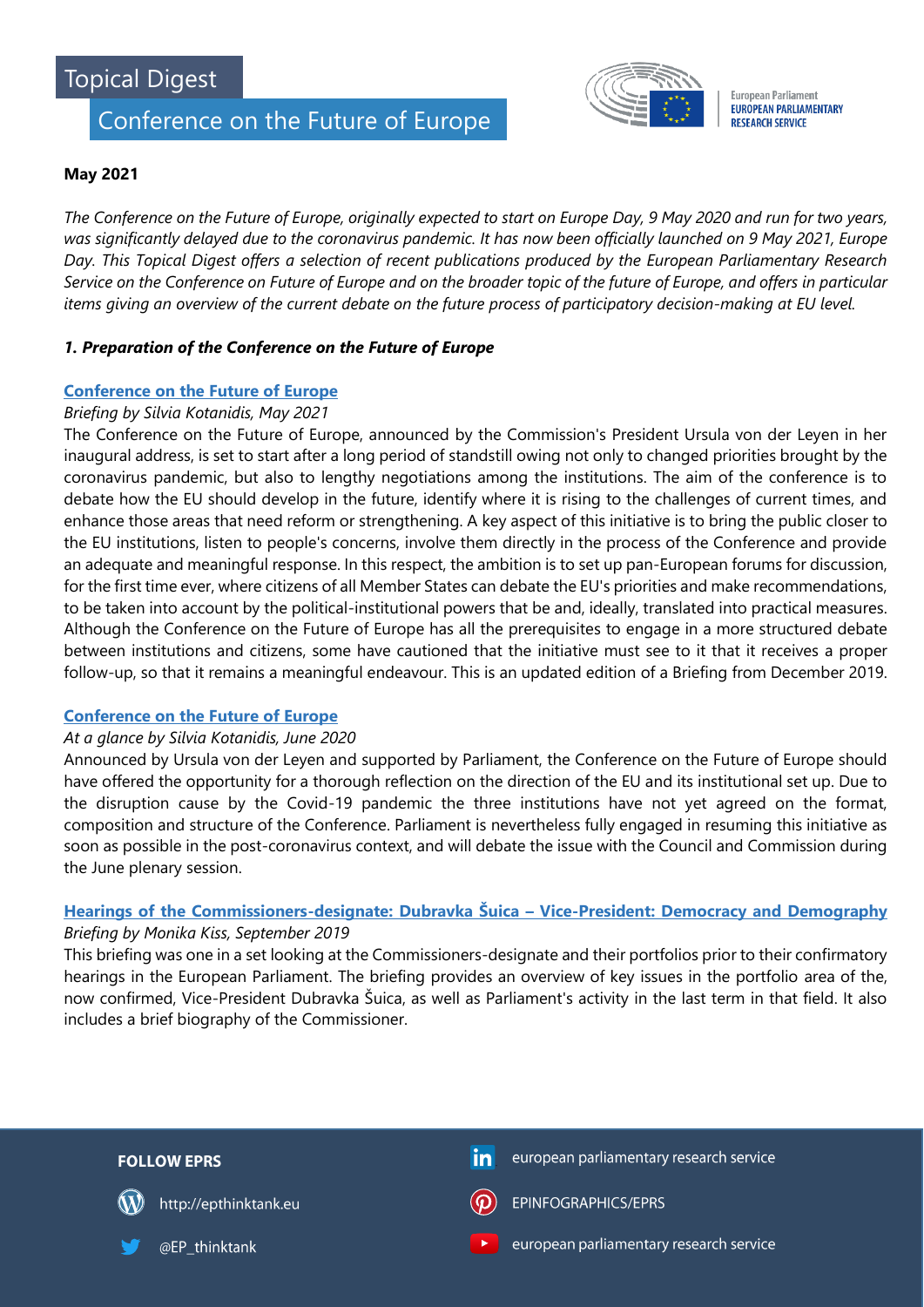## *2. Citizens' involvement*

## **[Democratic institutions and prosperity](https://www.europarl.europa.eu/RegData/etudes/BRIE/2021/679080/EPRS_BRI(2021)679080_EN.pdf)**

## *Briefing by Jerôme Saulnier, Gianluca Sgueo and Ionel Zamfir, February 2021*

The ongoing structural transformation and the rapid spread of the technologies of the fourth industrial revolution are challenging current democratic institutions and their established forms of governance and regulation. At the same time, these changes offer vast opportunities to enhance, strengthen and expand the existing democratic framework to reflect a more complex and interdependent world. The introduction of a series of promising new tools could offer a potential way to support democratic decision-makers in regulating complexity and tackling ongoing and future challenges.

#### **[The practice of democracy](https://www.europarl.europa.eu/RegData/etudes/STUD/2020/651970/EPRS_STU(2020)651970_EN.pdf)**

### *Study by Gianluca Sgueo, June 2020*

This study is part of the 'Re-thinking democracy' series, devoted to analysing current and future challenges facing direct and representative democracy. The study describes current challenges to democratic principles and infrastructure across the world. It then explores a selection of participatory initiatives run by local, national and supranational administrations. In doing so, the study identifies three trends that are driving innovation in democratic participation, as well as the key risks that threaten the success of participatory initiatives. In the concluding section, the study focuses on the European Union, and current attempts to foster transparency and inclusiveness in decisionmaking in the light of the preceding discussion.

## **[Using technology to 'co-create' EU policies](https://www.europarl.europa.eu/RegData/etudes/BRIE/2020/646127/EPRS_BRI(2020)646127_EN.pdf)**

## *Briefing by Gianluca Sgueo, February 2020*

What will EU decision-making look like in the next decade and beyond? Is technological progress promoting more transparent, inclusive and participatory decision-making at EU level? This briefing highlights the importance of technology, in particular the new digital communication channels as an innovative access tool between citizens and public administrations and EU policy-making. By using the technological innovation at their disposal, both citizens and decision-makers will benefit through turning it into an opportunity to shape new policies according to their needs and expectations, and making EU policy-making even more participatory.

## **[What future for democracy?](https://www.europarl.europa.eu/thinktank/en/document.html?reference=EPRS_ATA(2020)659394)**

## *At a glance by Eamonn Noonan, December 2020*

A panel at the 2020 ESPAS conference discussed the future of democracy in the light of the coronavirus pandemic. Participatory democracy was seen as a potential remedy for polarisation, while digitisation brings a need for careful governance. Misinformation and disinformation needs to be addressed through education. A poll of attendees identified tax equity as a key innovation for successfully rebuilding democracy*.*

## *3. Institutional and cross-cutting debates*

#### **[Transnational electoral lists](https://www.europarl.europa.eu/RegData/etudes/STUD/2021/679084/EPRS_STU(2021)679084_EN.pdf)**

#### *Study by Maria Diaz Crego, February 2021*

The creation of a pan-European constituency, comprising the whole territory of the European Union, in which a number of Members of the European Parliament would be elected from transnational electoral lists, figures high among proposals to enhance the European dimension of the elections to the European Parliament. Although the idea to create a European constituency gained momentum with the prospect of 73 seats in the European Parliament becoming vacant as a consequence of the United Kingdom's withdrawal from the European Union, the proposal is far from new and has been debated in the European institutions and academia since the 1990s. This paper analyses the main proposals to create a European constituency (or constituencies) that have been discussed in the European

| <b>FOLLOW EPRS</b>                      | in<br>european parliamentary research service |
|-----------------------------------------|-----------------------------------------------|
| http://epthinktank.eu<br>$(\mathbf{W})$ | EPINFOGRAPHICS/EPRS<br>$\left( $              |
| @EP_thinktank                           | european parliamentary research service<br>73 |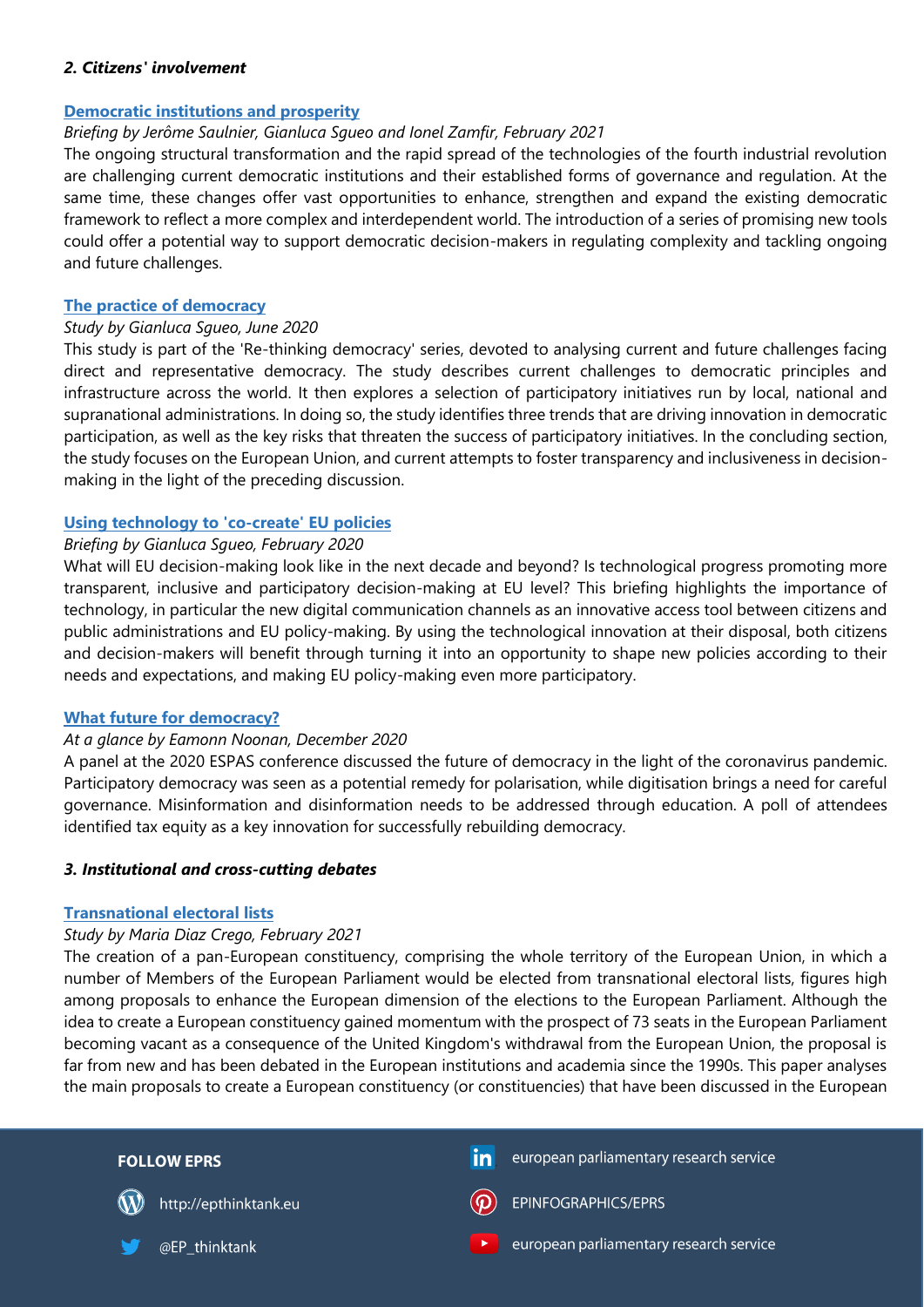Parliament, other European institutions and academia, and details the legal changes that would be needed at European and national level to bring the idea to fruition.

## *Passerelle* **[clauses in the EU Treaties](https://www.europarl.europa.eu/RegData/etudes/STUD/2020/659420/EPRS_STU(2020)659420_EN.pdf)**

## *Study by Silvia Kotanidis, December 2020*

*Passerelle* clauses are a mechanism for introducing Treaty changes of a very specific nature. They modify the decision-making rules that affect acts of the Council, by allowing a shift from unanimity to qualified majority voting or from a special legislative procedure to the ordinary legislative procedure. This study explores the differences between *passerelle* clauses and other flexibility measures (enhanced cooperation, the flexibility clause, and accelerator or brake clauses) and explores the main legal issues surrounding the introduction, revocation, and effects of *passerelle* clauses and their relationship with the other Treaty revision mechanisms. The analysis focuses not only on the two general *passerelle* clauses set out in Article 48(7) TEU, but also on the specific *passerelle* clauses contained in the Treaties in the field of environment, social policy, the multiannual financial framework, common foreign and security policy, family law and enhanced cooperation. Finally, the study outlines recent Commission proposals to use general and/or specific *passerelles* in certain policy areas and the approaches taken by other institutions with respect to this constitutional tool.

## **[Towards a more resilient Europe post-coronavirus](https://www.europarl.europa.eu/RegData/etudes/STUD/2020/652024/EPRS_STU(2020)652024_EN.pdf)**

# *Study by EPRS | European Parliamentary Research Service with the Directorates-General for Internal Policies (IPOL) and External Policies (EXPO), October 2020*

The coronavirus crisis emphasises the need for the European Union to devote more effort to anticipatory governance, notably through analysis of medium- and long-term global trends, as well as structured contingency planning and the stress-testing of existing and future policies. In order to contribute to reflection on and discussion about the implications of the coronavirus pandemic for EU policy-making, this paper builds on an initial 'mapping' of some 66 potential structural risks which could confront Europe over the coming decade. Taking 33 risks which are assessed as being more significant or likely, it looks first at the capabilities which the EU and its Member States already have to address those risks, and then looks at the various gaps in policy and instruments at the Union's disposal, suggesting possible approaches to overcome them in the short and medium terms.

#### **[Parliament's right of legislative initiative](https://www.europarl.europa.eu/RegData/etudes/BRIE/2020/646174/EPRS_BRI(2020)646174_EN.pdf)**

#### *Briefing by Silvia Kotanidis, February 2020*

The European Commission has a near monopoly on legislative initiative in the European Union (EU), with special initiative rights for other institutions applying only in certain specific cases. However, the European Parliament and the Council may invite the Commission to submit legislative proposals. Whilst this 'indirect' initiative right does not create an obligation on the Commission to propose the legislation requested, the Treaty of Lisbon codified the Commission's obligation to provide reasons for any refusal to follow a parliamentary initiative. Most recently, the President of the European Commission, Ursula von der Leyen, pledged to strengthen the partnership with the Parliament, inter alia, by responding with a proposal for a legislative act whenever Parliament, acting by a majority of its Members, adopts a resolution requesting that the Commission submit legislative proposals.

## **Election of the [President of the European Commission](https://www.europarl.europa.eu/RegData/etudes/BRIE/2018/630264/EPRS_BRI(2018)630264_EN.pdf)**

#### *Briefing by Laura Tilindyte, April 2019*

The European Parliament has long sought to ensure that, by voting in European elections, European citizens not only elect the Parliament itself, but also have a say over who heads the EU executive – the European Commission. This briefing, published in advance of the May 2019 European elections, explained what had become known as the '*Spitzenkandidaten* process', and gave an overview of the nominees, as well as looking more broadly at the process.